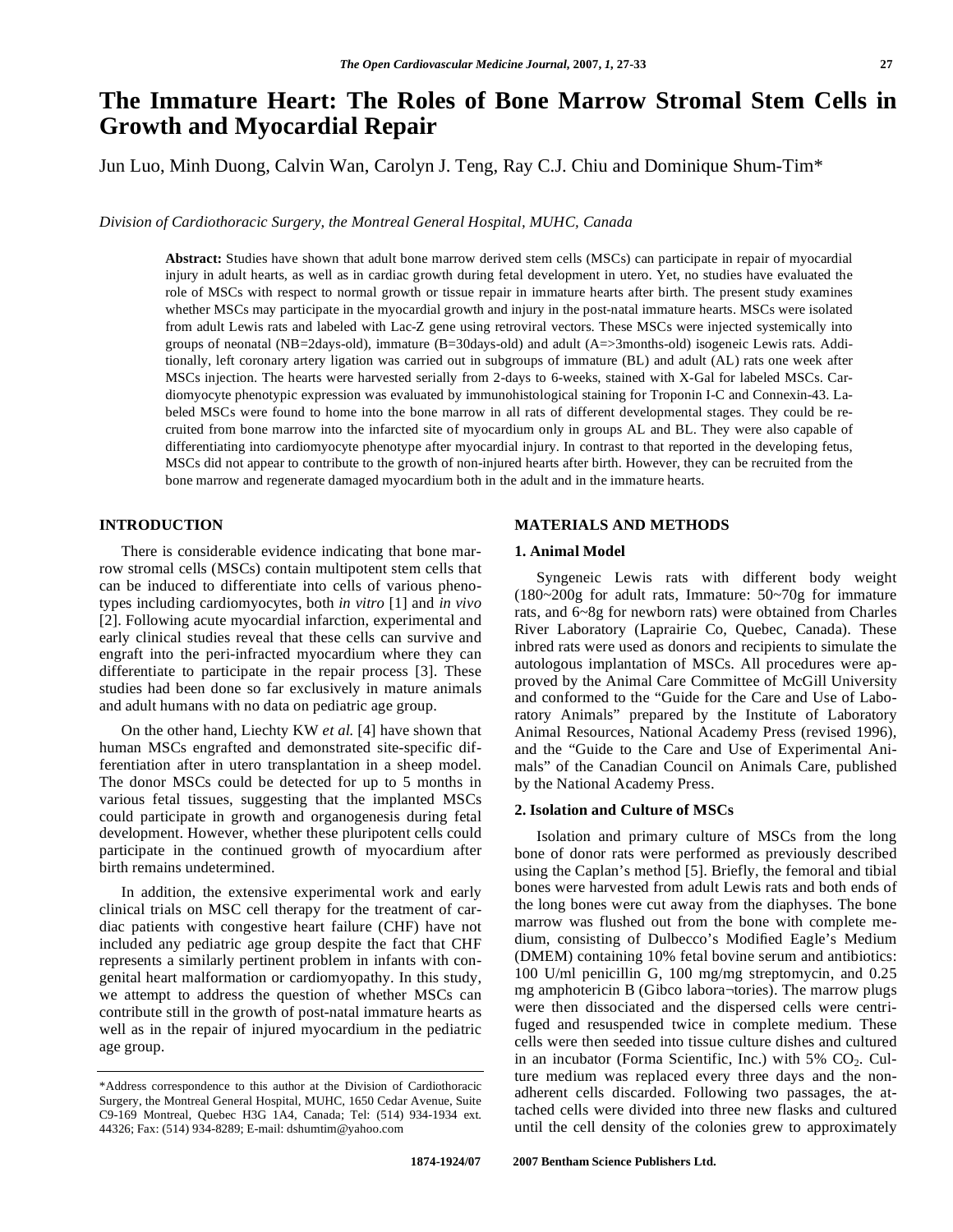90% confluence. They were then transfected with reporter gene as described below.

# **3. Labeling of MSCs**

 After two passages, MSCs were transfected *ex vivo*, by a replication defective retrovirus containing the reporter Lac-Z gene that encodes for the bacterial-galactosidase enzyme produced by Lac-Z-GP AM12 amphotropic retrovirus producer cells [6]. MSCs were cultured with the supernatant from the Lac-Z-GP AM12 cells culture flasks with hexadimethrine bromide 4ug/ml. Twenty four hours after the last transfection, the transfection medium was removed and MSCs were maintained in complete medium containing 10% fetal bovine serum. Transfection efficiency was monitored in a subset of plates with X-gal staining to determine the percentage of cells expressing ß-gal activity. Briefly, the cells were rinsed with phosphate buffered saline (PBS) and fixed with 1% glutaraldehyde at room temperature for 5 minutes. After replacing PBS with the staining solution (containing 1 mg/ml 5-bromo-4-chloro-3-indoyl-b-D-galactoside(X-gal), 2% dimethylsulfoxide, 20 mM  $K_3Fe(CN)_6$ , 20 mM  $K_4Fe$  $(CN)_6$ : $3H_2O$  and 2 mM magnesium chloride), cells were incubated at 37°C, pH 7.8 to 8 and protected from light for 16h to detect the cells with ß-gal activities. The presence of bluelabeled cells was then confirmed under inverted microscopy (BX-FLA, Olympus, Tokyo, Japan).

#### **4. Preparation of Cells for Injection**

 Labeled MSCs were cultured with complete medium in 75 cm<sup>2</sup> tissue culture flasks. On the day of transplantation, the cells in each flask were washed with 6 ml of Hank's Basic Salt Solution (HBSS), and then trypsinized with 1 ml of trypsin-EDTA solution. The detached cell suspension was gathered in 2 ml of complete medium and the cell density was measured by a hematocytometer. Hence on, cells were collected by centrifuged at 1500 rpm for 5 min, and resuspended in complete medium without serum at a concentration of  $4x10^7$  cells/ml. The cell suspensions prepared in the tuberculin syringes were placed on ice until implantation.

### **5. Implantation of labeled MSCs**

# *5.1. Intravenous Injection for Implantation of MSCs in Adult and Immature Rats*

 Intravenous injection of labeled isogeneic MSCs was carried out through the tail vein in the adult (Group A, AL) and immature (Group B, BL) recipient rats. The recipient rats were placed in a glass canister where 3% isoflurane (MTC Pharmaceuticals, Cambridge, Ontario, Canada) at 1.5 l/min was introduced until anesthesia was achieved. General anesthesia was maintained by mask inhalation with 1.0% isoflurane at the same flow rate. Labeled cell suspension of 10<sup>5</sup>cells/g was injected into the tail vein of adult and immature rats with a 25-gauge or 28.5-gauge needle respectively.

# *5.2. Intraperitoneal Implantation of MSCs in Newborn Rats*

 The 2 days-old newborn recipient rats received injection of labeled isogeneic MSCs through intraperitoneal route [4] because of the lack of venous access in this age group. A dose of  $4x10^5$  cells/g labeled cells were injected into the left lower quadrant of the abdomen using a 28.5-gauge needle.

#### **6. Experimental Groups**

#### *6.1. Marrow Stromal Cell Transplant (n=90)*

 Labeled MSCs were injected systemically into groups of neonatal (NB= 2 days-old, n=20), immature (B= 30 daysold, n=20) and adult  $(A= >3$  months-old, n=40) isogeneic Lewis rats.

 The homing of labeled MSCs within the recipients' bone marrow following systemic injection described above was examined at various time points ranging from 2 days to 6 weeks following the procedure. The bone marrow of the recipient rat was harvested as described earlier, plated and cultured in a similar fashion. When the cells were approximately 50–60% confluent, they were stained for ß-gal activity as described above.

#### *6.2. Coronary Artery Ligation*

 One week after intravenous MSCs injection, 50% of the rats from adult (A) or immature group (B) were randomized into 2 subgroups (AL group, n=20, and BL group, n=10) and underwent coronary artery ligation. Briefly, anesthesia was introduced in a glass canister with 3% isoflurane at 1.5 l/min, and the rat was removed and placed in a restraining device after intubated with an intravenous catheter (16-gauge for adult rat or 18-gauge for immature rat) and ventilated at a tidal volume of 1.5~2.5 ml and a respiratory rate of 85 breaths/min. The heart was exposed via a left thoracotomy incision. The left coronary artery was ligated proximally with a 7-0 polypropylene suture. Satisfactory ligation with subsequent myocardial infarction was confirmed once an ischemic zone and hypokinetic area developed within the left ventricle of the heart. The incision was then closed in a sterile fashion and the rats survived until further studied as described below.

#### **7. Histology and Immunohistochemical Studies**

 All rats were electively sacrificed at various time points from 2 days to 6 weeks following cell implant, as shown in Table1. The hearts were harvested and rinsed with PBS and perfusion fixed in 2% paraformaldehyde in PBS. The staining for ß-galactosidase activity was performed as described above, but with the addition of 0.02% Nonidet P-40 and 0.01% deoxycholate to the staining solution. The gross heart specimens were stained over night at 37˚C and pH 7.8. After X-gal staining, they were embedded in paraffin and coronal sections of 5 µm thick were mounted on a set of gelatin coated glass slides such that serial sections could be used for different stains. A series of sections from each heart specimen were stained with hematoxylin and eosin and another serial sections from each heart were used for cardiomyocytespecific immunohistochemical stainings, namely Connexin-43 (Zymed Laboratories Inc, San Francisco, CA), and Troponin I-C (Santa-Cruz Biotechnology Inc, Santa-Cruz, CA). Briefly, after de-paraffinization, sections were placed in boiled citrate buffer (pH 6.0). After blocking in normal serum, sections were treated with the respective monoclonal antibodies overnight and with secondary antibodies the following day. Diaminobenzidine (DAB), which produces brown color, was then used as a chromogen for light microscopy. Counter-staining of sections by hematoxylin was also performed. Cells derived from implanted labeled MSCs were identified by their blue nuclei.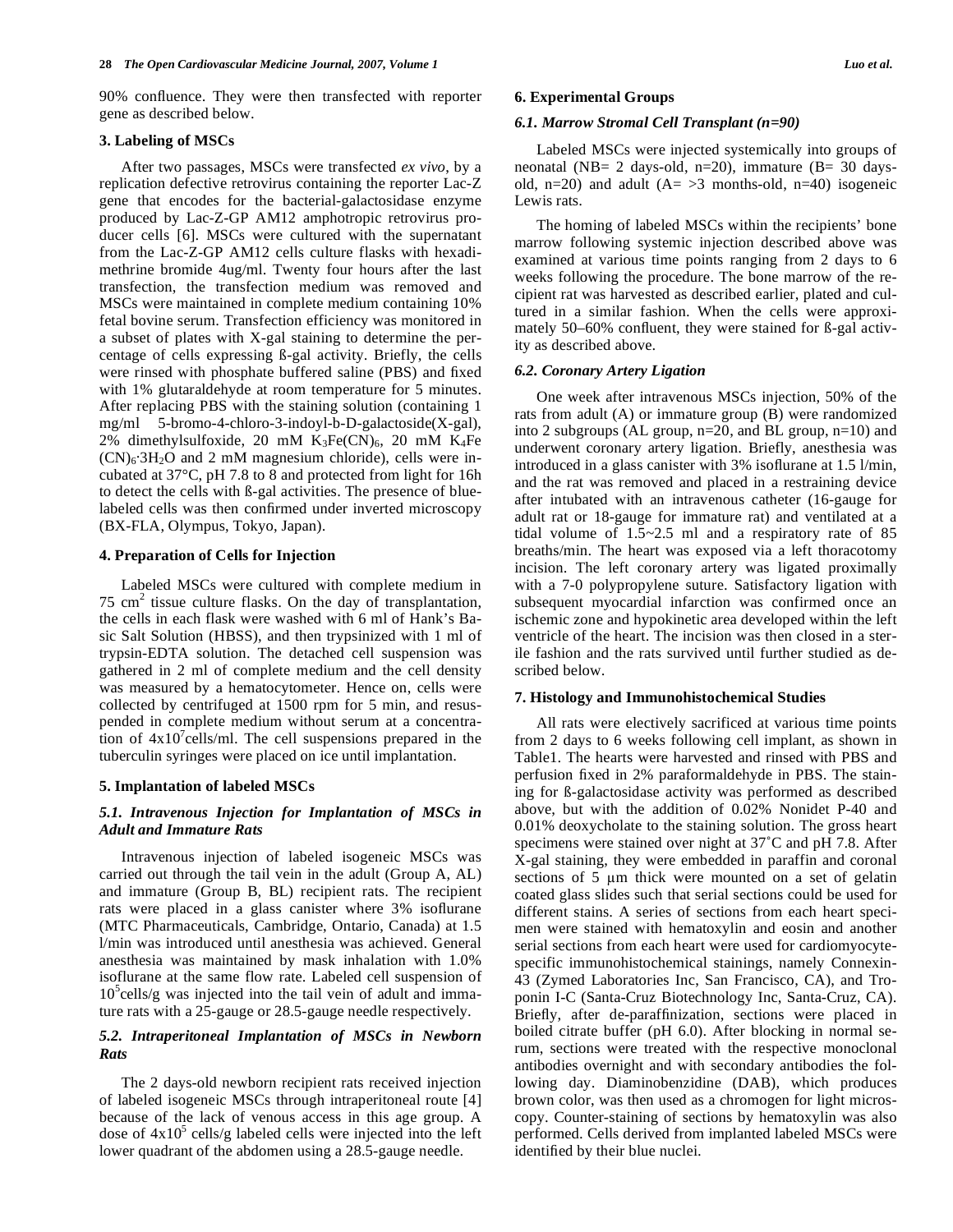

**Fig. (1). A**: Lac-Z labeled MSCs (blue) prior to implantation in culture dish. **B**: (Group NB) Cross-section of myocardium 3 weeks after implantation showed no labeled MSCs in a normal growing heart. Stained with X-gal and counterstained with hematoxylin and eosin. **C**: (Group AL) Cross-section of myocardium 1 week after implantation showed Lac-Z positive cells in the infarcted area. Stained with X-gal and counterstained with hematoxylin and eosin. Black arrows show X-gal positively stained cells. **D**: (Group BL) Cross-section of myocardium 1 week after implantation showed Lac-Z positive cells in the infarcted area. Stained with X-gal and counterstained with hematoxylin and eosin. Black arrows show X-gall positively stained cells. **E**: (Group AL) Cross-section of myocardial scar 6 weeks after coronary ligation showed Troponin I-c positive cells. Brown color in the cytoplasm indicates positive stain. Counterstained with hematoxylin. Black arrow showed Lac-Z positive cell. **F**: (Group BL) Cross-section of myocardial scar 6 weeks after coronary ligation showed Connexin-43 positive cells in the peri-infarcted area. Counterstained with hematoxylin. The red arrows show Connexin-43 positive staining. Black arrow shows Lac-Z positive stained cells.

#### **9. Statistical Analysis**

All values are expressed as mean  $\pm$  standard error of the mean (SEM). The unpaired Student's t test was used to calculate the statistical significance of differences between the means of groups. A p-value of less than 0.05 was considered to be statistically significant.

# **RESULTS**

### **1. X-Gal Staining of Normal Growing Hearts**

 The MSCs usually become confluent in the culture flask after three to four passages of medium changes. At the end of Lac-Z gene transfection, the attached MSCs in the flask were nearly 100% labeled. The labeled cells stained with X-Gal solution shows blue nuclei under the inverted microscopy (Fig. **1A**).

 The implantation of cells in Groups A, B, and NB had no mortality; and all the newborn rats tolerated the intraperitoneal injections. Two days after implantations, the homing of implanted MSCs into the bone marrow of the recipient rats were confirmed in all the groups at various time points: 2 days, 1 week, 3 weeks and 6 weeks.

 The body weight in group B and group NB had significantly grown from  $63.1 \pm 6.7$ g to  $207.8 \pm 7.6$ g and from 7.4±1.1g to 50.2±4.0g (p<0.05), respectively (Fig. **2**), at 6 weeks after MSC implantation (Table **2**). Yet, we were not able to detect any labeled cells in the heart samples taken from groups A, B, and NB (Fig.**1B**) at any time points ranging from 2 days to 6 weeks after implantations when stained with X-gal solution.

# **2. X-Gal Staining of Hearts after Coronary Ligations**

 In the coronary artery ligation groups (AL and BL), all rats survived the surgical procedures throughout the duration of the experiments. All the heart samples from one week to six weeks after LCA ligations revealed a scar in the left ante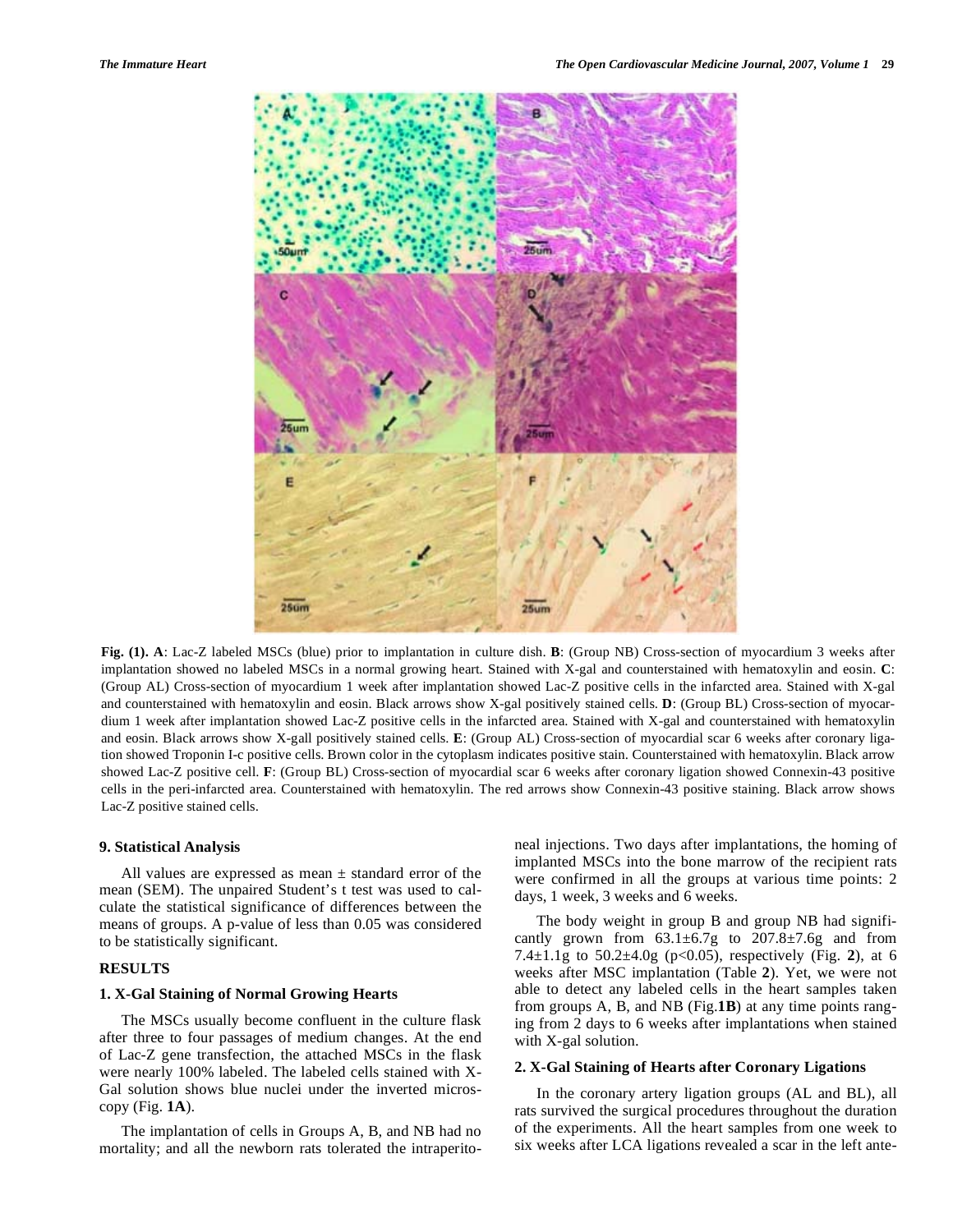rior area of the left ventricle that corresponded to the left coronary artery distribution. After the heart samples were stained with X-gal solution, a consistent blue color could be seen in the infarcted myocardium in all LCA-ligated hearts, indicating that the labeled MSCs were recruited into the infarcted territory of the heart.



**Fig. (2).** Body weight changes in groups A, B and NB. Note body weights in groups B, NB have significantly increased over 3 weeks period. \* indicates p<0.05 compared with corresponding weight at day 0.

# **3. Immunohistochemical Staining of Recipient Hearts after Injury**

 In the cross-sections of the injured heart samples taken from groups AL and BL, labeled MSCs could be clearly identified in all 30 hearts in the region of the scar. The labeled cells detected in these infarcted heart samples were characterized by undifferentiated appearance with round shape and large nucleus to cytoplasm ratio up until 3 weeks after implantation (Fig. **1C** and Fig. **1D** show 1 week samples). In the 6 weeks specimens, cell shape appeared elongated, resembling the adjacent cardiomyocytes. Immunohistochemical staining showed evidence of cardiomyogenic differentiation in some labeled cells with the expression of cardiomyocyte-specific Troponin I-C positive staining. The main constituent protein for the cardiac gap junctions, Connexin-43, was also detected in the x-gal labeled cells at 6 weeks specimens only in the coronary ligation groups (Fig. **1E** and Fig. **1F**).

### **DISCUSSION**

 During cardiac development, the myocyte lineage is derived from the cardiogenic plates, which differentiate into contractile cells that rapidly divide and proliferate until the perinatal stage [7]. Liechty KW *et al.* provided evidence that there are other cell lineages in the bone marrow which can participate in cardiac organogenesis in sheep fetus [4]. Many reports have documented the presence of 'non-hematopoietic' stem cell population in the bone marrow that can give rise to stromal supporting elements in both clinical [8] and experimental studies [2]. In contrast to that reported in the developing fetus [4], the current study was designed to evaluate the role of MSCs systemically delivered in the adult, immature and newborn rats. Our study suggests that MSCs administrated systemically have no significant toxicity to the normal growing individuals, are capable of homing to the bone marrow following intravenous [9] or intraperitoneal infusion. However, we did not find any evidence that labeled MSCs contributed to the growth of non-injured hearts at different developmental stages from neonates through adult ages. This may be related to the different mechanism of cardiogenesis during fetal and post-natal development. In contrast to the increase in myocardial mass prenatally by hyperplasia, the myocardial mass increases postnatally with normal growth are largely due to hypertrophy of the myocytes [3]. This implies that cell therapy will not be effective for promoting cardiac growth in patients with congenital heart defects after birth. Whether cell therapy will be able to prevent abnormal cardiac growth in utero warrants further investigation.

 Since implanting bone marrow stem cells into the injured ventricle has been shown to improve cardiac function [10- 12], numerous laboratories have focused on studying cellular cardiomyoplasty as a means of improving myocardial function due to heart failure [13-15]. Furthermore, randomized controlled clinical trial has been documented that intracoronary injection of autologous MSCs improved left ventricular systolic function in patients after acute myocardial infarction [9]. Although the mechanism by which stem cells improve cardiac function remains unclear, many studies have shown evidence that adult bone marrow stromal cells can participate in cardiac myogenesis [16], angiogenesis [17], and prevent cardiomyocyte apoptosis [12]. In our LCA ligation experiments, the results in the immature hearts are consistent with our previous findings in adult rodents [2], i.e. the marrow stromal cells residing within the bone marrow are able to be recruited, translocated through the blood stream, and migrated into the peri-infarct and infarcted segments of the myocardium.

 One of the most intriguing properties of MSC is their ability to home to sites of inflammation or tissue damage. Although the steps responsible for this migration have yet to

**Table 1. The Intervals Between MSCs Injection and Harvesting of Cardiac Specimen** 

| Group | 2 days | 1 week | 3 weeks | 6 weeks | n  |
|-------|--------|--------|---------|---------|----|
|       |        |        |         |         | 20 |
| AL    |        |        |         |         | 20 |
|       |        |        |         |         | 10 |
| BL    |        |        |         |         | 10 |
| NB    |        |        |         |         | 20 |

A=Adult; AL=Adult and LCA Ligated; B=Immature; BL=Immature and LCA Ligated; NB=New Born.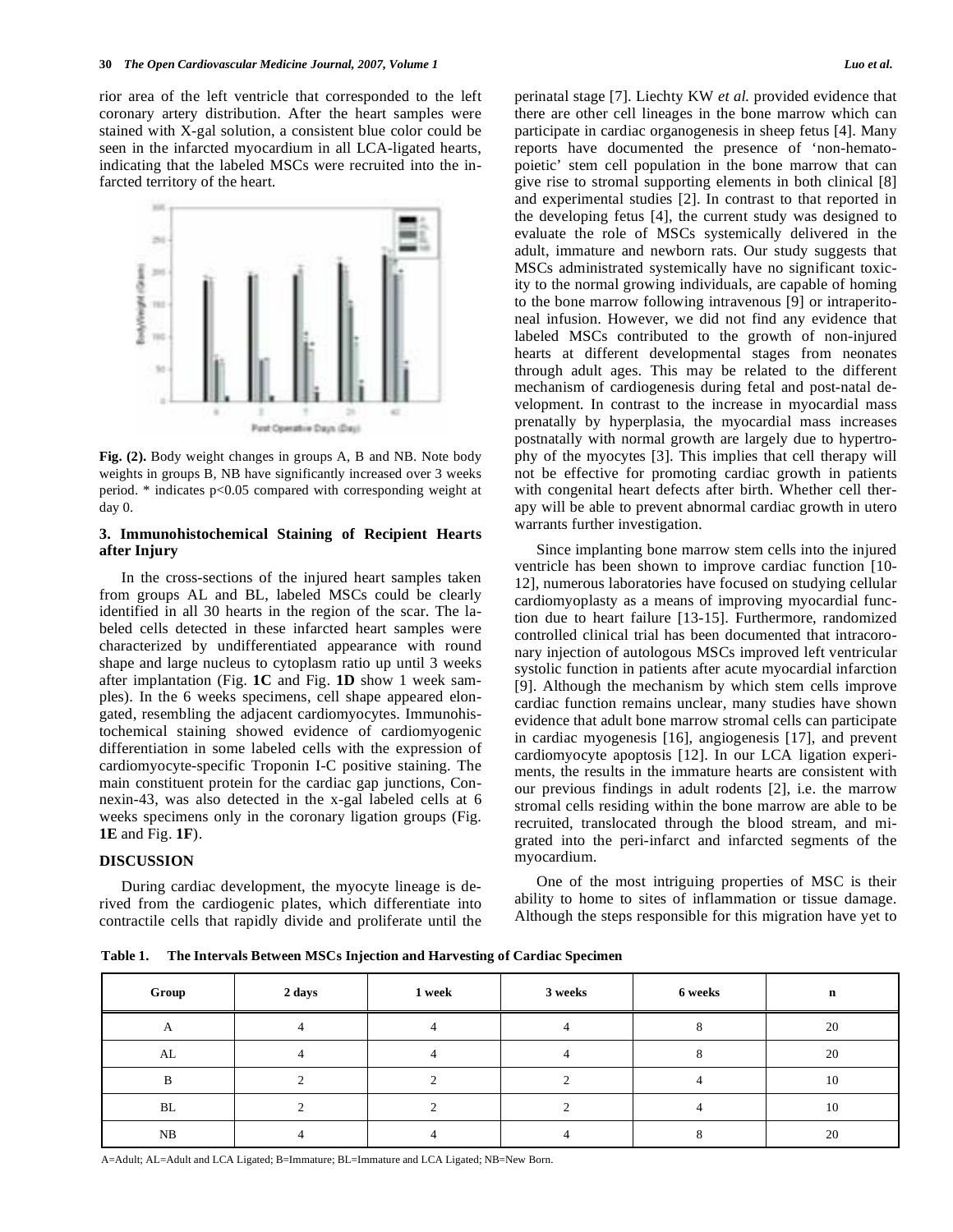**Table 2.** 

| Group | N  | Age | Body weight $(g)$ | Number of MSCs implanted $(X10^6)$ | <b>Implantation Route</b> | Heart* |
|-------|----|-----|-------------------|------------------------------------|---------------------------|--------|
| A     | 20 | >3M | $189.7 \pm 8.8$   | 20                                 | IV                        |        |
| AL    | 20 | >3M | $185.3 \pm 7.8$   | 20                                 | IV                        | $^{+}$ |
| B     | 10 | 30D | $63.1 \pm 6.7$    | 6                                  | IV                        |        |
| BL    | 10 | 30D | $61.0 \pm 6.7$    | 6                                  | <b>IV</b>                 | $^{+}$ |
| NB    | 20 | 2D  | $7.4 \pm 1.1$     |                                    | <b>IP</b>                 |        |

A=Adult; AL=Adult and LCA Ligated; B=Immature; BL=Immature and LCA Ligated; NB=New Born; M=Month; D=Days; \*: Presence (+) or Absence (-) of labeled MSCs in the myocardium.

be fully elucidated, data in the literature suggests that it entails a 2-step process whereby stem cells first bind to their adhesive complexes around the injury zone, followed by local chemotaxis to the site of engraftment [18]. This phenomenon has been demonstrated in various settings including infarcted hearts [19], cerebral ischemia [20], and bone fractures [21]. In fact, Saito *et al.* from our laboratory were the first to demonstrate that MSCs administered intravenously engraft within the infarcted myocardium, whereas those injected in healthy rats, home to the bone marrow [19]. In another study, Kraitchman *et al.* [22] showed the remarkable specificity with which MSC can home to infarcted regions.

 SDF-1 and its receptor CXCR4 are required for stem cells to home to the bone marrow. Their role in coronary artery disease is less clear. Previous studies have shown the expression of SDF-1 in atherosclerotic plaques, its upregulation in the heart early after MI as well as the increase in neovascularization following its exogenous expression [18]. Askari *et al.* further reinforced the role of SDF-1 in stem cell homing in a study whereby cardiac fibroblasts expressing SDF-1 were transplanted into the infarcted regions of rat hearts [23]. After using granulocyte stimulating factor (G-CSF) to mobilize stem cells, a significant homing of c-kit cells to the injured area as well as an improved cardiac function was found in treated animals. Orlic and his group have also demonstrated the upregulation of MSC homing and differentiation with the use of G-CSF [24]. In this study, a 250 fold increase in the levels of Lin-/c-kit+ cells as well as an improvement in the ventricular function were found in rats that were pretreated with G-CSF and stem cell factor (SCF). A similar finding was obtained when granulocytemacrophage stimulating factor (GM-CSF) was used [25]. Although the exact mechanism is yet to be understood, Harada *et al.* recently showed that this G-CSF-mediated stem cell mobilization and improvement in cardiac function occur through the activation of the Jak/Stat pathway in the cardiomyocytes, hence inducing a number of anti-apoptotic proteins and angiogenic factors [26].

 Other than SDF-1, SCF is also involved in the regulation of stem cells migration by binding to its tyrosine kinase receptor, c-kit, which is expressed on a variety of stem cell lines [27]. This is confirmed by further studies showing the role of SCF in the induction of the expression of CXCR4 on human CD34+ cells resulting in an increase in their migration in response to SDF-1116. A wide variety of chemokines have actually been shown to modulate such migration. How-

ever, the largest response was seen with  $\alpha$  and  $\beta$  SDF-1141. Furthermore, it is important to realize that although SDF-1 is required in stem cell mobilization to the injured site, it is not singularly sufficient, hence reflecting the need for additional factors. In fact, patients with acute ischemic injury have elevated levels of many factors other than SDF-1 including MMP-2, MMP-9, ICAM, and VCAM [28].

 Cell-to-cell interactions as well as other environmental factors involving a combination of paracrine growth factors promote stem cell migration and differentiation. Eghbali-Webb has recently reviewed the role of cardiac fibroblasts in regulating myocardial regeneration by the release of various soluble factors within the extracellular matrix such as VEGF, FGF, TGF- $\beta$ 1, PDGF, and MMPs, highlighting the coordinated cell-to-cell and cell-to-environment interactions [29]. It is also possible that the hypoxia following an ischemic insult can enhance the expression of some adhesion molecules and thus facilitates MSC migration. For instance, the increase in MMP-9 level following the use of mobilizing agents such as SDF-1, VEGF and G-CSF or after a myocardial infarction, leads to an up-regulation of soluble kit, which ultimately results in an increase in MSC mobilization and proliferation [30, 31].

 It is conceivable that the signaling pathways for normal growth and tissue injury are very different that may explain the different responses of the MSCs following myocardial injury and developmental growth. After migrating to the injured site, these labeled marrow stromal cells appeared to differentiate into various phenotypes, including cardiomyocytes. Since surgical interventions may cause damage to the myocardium [24], cellular cardiomyoplasty may be useful for repairing the heart muscle after cardiac surgery. Our data are consistent with the notion that bone marrow serves as a reservoir for potential cardiac precursor cells, which can generate cardiomyocytes de novo in the presence of proper signal and stimulation.

 This study has several limitations. First, we have not examined the issue of "cell fusion". Although transdifferentiation of MSCs into cardiomyocytes had been reported *in vivo* [4,10,16] and *in vitro* [32], Murry, C. E.*et al.* [33] and Nygren, J. M. *et al.* [34] showed that haematopoietic stem cells could adapt the cardiomyocyte phenotype by spontaneous fusion with the host cells. Recently, Kajstura, J. *et al.* [35] and others have reported evidence that bone marrow cells could indeed differentiate into cardiac cell lineages after infarction, independently of cell fusion. Matsuura *et al.* . [36] reported that even after cardiomyocyte fused with surround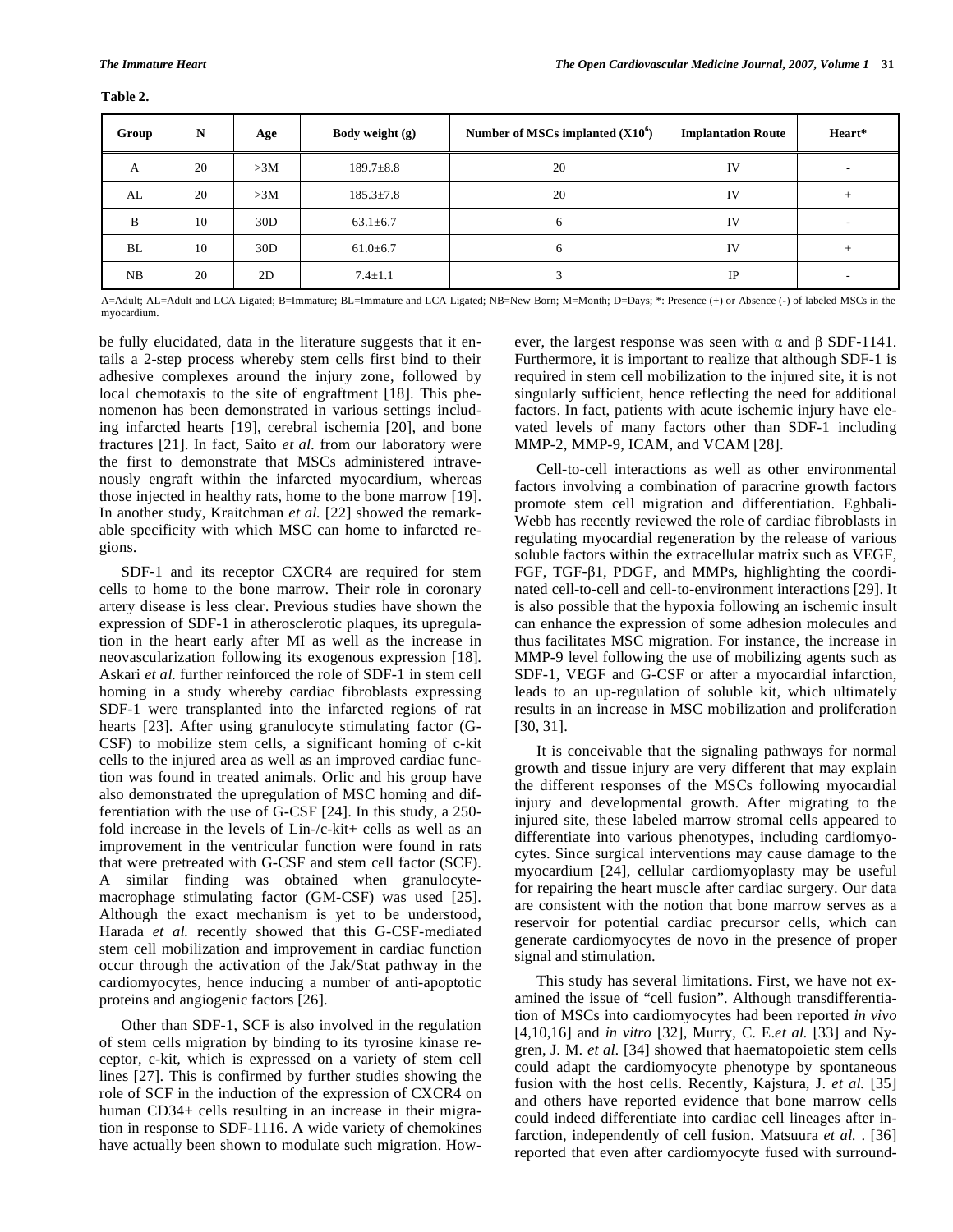ing cells, they could reenter G2-M phase in the cell cycle, and maintained their cardiomyocyte phenotype. Wager and Weissman [37] proposed that cell fusion-mediated regeneration might be considered one of the physiological mechanisms of repair. These studies suggested that augmented cell fusion in the diseased heart may contribute to the maintenance and replenishment of cardiomyocytes, as in the cardiomyocytic transdifferentiation of implanted cells.

 Second, the adherent subpopulations of bone marrow cells under culture, known as marrow stromal cells (MSCs), contain different cell surface markers. In this study, we did not fractionate and purify the cells by such specific cell markers [38]. However, unlike that of differentiated cells, the cell markers expressed by multipotent cells undergoing differentiation may change with time and micro-environment. Therefore, considerable controversy persists as to the usefulness of such markers to identify the differentiating cell population contributing to myocardial cell therapy. Other limitations of this study include: 1) the lack of quantitative study to document the proportion of implanted cells which survived and differentiated, and 2) no attempts to investigate the functional effects of such therapy in immature hearts. Yet, numerous reports had documented the improvement in ventricular function associated with anatomical and immunohistochemical findings similar to those observed in our study in adult hearts [15, 39, 40].

 In conclusion, although further studies are needed, our findings have shed some lights both on the potential and limitations in the use of marrow stromal cell therapy for the repair of injured hearts in both adults and immature age groups [41], as well as their different response for normal growth.

### **REFERENCES**

- [1] Bittira B, Kuang JQ, Al-Khaldi A, Shum-Tim D, Chiu RC. *In vitro* preprogramming of marrow stromal cells for myocardial regeneration. Ann Thorac Surg 2002;74:1154-9; discussion 9-60.
- [2] Bittira B, Shum-Tim D, Al-Khaldi A, Chiu RC. Mobilization and homing of bone marrow stromal cells in myocardial infarction. Eur J Cardiothorac Surg 2003; 24: 393-8.
- [3] Rudolph AM. Myocardial growth before and after birth: clinical implications. Acta Paediatr 2000; 89:129-33.
- [4] Liechty KW, MacKenzie TC, Shaaban AF, *et al.* Human mesenchymal stem cells engraft and demonstrate site-specific differentiation after in utero transplantation in sheep. Nat Med 2000; 6:1282- 6.
- [5] Caplan AI. Mesenchymal stem cells. J Orthop Res 1991; 9: 641-50.
- [6] Jaalouk DE, Eliopoulos N, Couture C, Mader S, Galipeau J. Glucocorticoid-inducible retrovector for regulated transgene expression in genetically engineered bone marrow stromal cells. Hum Gene Ther 2000;11: 1837-49.
- [7] Mikawa T. Cardiac lineages, In: Heart Development. 1999 ed. Harvey RPaR, N., editor. San Diego: Academic Press; 1999.
- [8] Forrester JS, Price MJ, Makkar RR. Stem cell repair of infarcted myocardium: an overview for clinicians. Circulation 2003; 108: 1139-45.
- [9] Wollert KC, Meyer GP, Lotz J, *et al.* Intracoronary autologous bone-marrow cell transfer after myocardial infarction: the BOOST randomised controlled clinical trial. Lancet 2004; 364: 141-8.
- [10] Beltrami AP, Barlucchi L, Torella D, *et al.* Adult cardiac stem cells are multipotent and support myocardial regeneration. Cell 2003; 114: 763-76.
- [11] Tomita S, Li RK, Weisel RD, *et al.* Autologous transplantation of bone marrow cells improves damaged heart function. Circulation 1999;100(19 Suppl): II247-56.
- [12] Kocher AA, Schuster MD, Szabolcs MJ, *et al.* Neovascularization of ischemic myocardium by human bone-marrow-derived angi-

oblasts prevents cardiomyocyte apoptosis, reduces remodeling and improves cardiac function. Nat Med 2001; 7: 430-6.

- [13] Saito T, Kuang JQ, Lin CC, Chiu RC. Transcoronary implantation of bone marrow stromal cells ameliorates cardiac function after myocardial infarction. J Thorac Cardiovasc Surg 2003; 126: 114- 23.
- [14] Nishida M, Li TS, Hirata K, Yano M, Matsuzaki M, Hamano K. Improvement of cardiac function by bone marrow cell implantation in a rat hypoperfusion heart model. Ann Thorac Surg 2003; 75(3): 768-73; discussion 73-4.
- [15] Davani S, Marandin A, Mersin N, *et al.* Mesenchymal progenitor cells differentiate into an endothelial phenotype, enhance vascular density, and improve heart function in a rat cellular cardiomyoplasty model. Circulation 2003; 108 Suppl 1: II253-8.
- [16] Orlic D, Kajstura J, Chimenti S, et al. Bone marrow cells regenerate infarcted myocardium. Nature 2001; 410: 701-5.
- [17] Tang YL, Zhao Q, Zhang YC, *et al.* Autologous mesenchymal stem cell transplantation induce VEGF and neovascularization in ischemic myocardium. Regul Pept 2004; 117(1): 3-10.
- [18] De Falco E, Porcelli D, Torella AR, *et al.* SDF-1 involvement in endothelial phenotype and ischemia-induced recruitment of bone marrow progenitor cells. Blood 2004; 104: 3472-82.
- [19] Saito T, Kuang JQ, Bittira B, Al-Khaldi A, Chiu RC. Xenotransplant cardiac chimera: immune tolerance of adult stem cells. Ann Thorac Surg 2002; 74(1): 19-24; discussion
- [20] Wang L, Li Y, Chen J, *et al.* Ischemic cerebral tissue and MCP-1 enhance rat bone marrow stromal cell migration in interface culture. Exp Hematol 2002; 30: 831-6.
- [21] Devine SM, Bartholomew AM, Mahmud N, *et al.* Mesenchymal stem cells are capable of homing to the bone marrow of non-human primates following systemic infusion. Exp Hematol 2001; 29: 244- 55.
- [22] Kraitchman DL, Heldman AW, Atalar E, *et al. In vivo* magnetic resonance imaging of mesenchymal stem cells in myocardial infarction. Circulation 2003; 107: 2290-3.
- [23] Askari AT, Unzek S, Popovic ZB, *et al.* Effect of stromal-cellderived factor 1 on stem-cell homing and tissue regeneration in ischaemic cardiomyopathy. Lancet 2003; 362: 697-703.
- [24] Orlic D, Kajstura J, Chimenti S, *et al.* Mobilized bone marrow cells repair the infarcted heart, improving function and survival. Proc Natl Acad Sci USA 2001; 98: 10344-9.
- [25] Takahashi T, Kalka C, Masuda H, *et al.* Ischemia- and cytokineinduced mobilization of bone marrow-derived endothelial progenitor cells for neovascularization. Nat Med 1999; 5: 434-8.
- [26] Harada M, Qin Y, Takano H, *et al.* G-CSF prevents cardiac remodeling after myocardial infarction by activating the Jak-Stat pathway in cardiomyocytes. Nat Med 2005; 11: 305-11.
- [27] Bhatia R, Hare JM. Mesenchymal stem cells: future source for reparative medicine. Congest Heart Fail 2005; 11: 87-91; quiz 2-3.
- [28] Abbott JD, Huang Y, Liu D, Hickey R, Krause DS, Giordano FJ. Stromal cell-derived factor-1alpha plays a critical role in stem cell recruitment to the heart after myocardial infarction but is not sufficient to induce homing in the absence of injury. Circulation 2004; 110: 3300-5.
- [29] Eghbali-Webb M. The role of cardiac fibroblast in cardiac regeneration. In Handbook of cardiac cell transplantation. Kipshidzen N. SP, editor.: Martin Dunitz Ltd. London UK; 2004
- [30] Heissig B, Hattori K, Dias S, *et al.* Recruitment of stem and progenitor cells from the bone marrow niche requires MMP-9 mediated release of kit-ligand. Cell 2002; 109: 625-37.
- [31] Heissig B, Werb Z, Rafii S, Hattori K. Role of c-kit/Kit ligand signaling in regulating vasculogenesis. Thromb Haemost 2003;  $90:570-6.$
- [32] Fukuhara S, Tomita S, Yamashiro S, *et al.* Direct cell-cell interaction of cardiomyocytes is key for bone marrow stromal cells to go into cardiac lineage *in vitro*. J Thorac Cardiovasc Surg 2003; 125: 1470-80.
- [33] Murry CE, Soonpaa MH, Reinecke H, et al. Haematopoietic stem cells do not transdifferentiate into cardiac myocytes in myocardial infarcts. Nature 2004; 428: 664-8.
- [34] Nygren JM, Jovinge S, Breitbach M, *et al.* Bone marrow-derived hematopoietic cells generate cardiomyocytes at a low frequency through cell fusion, but not transdifferentiation. Nat Med 2004; 10: 494-501.